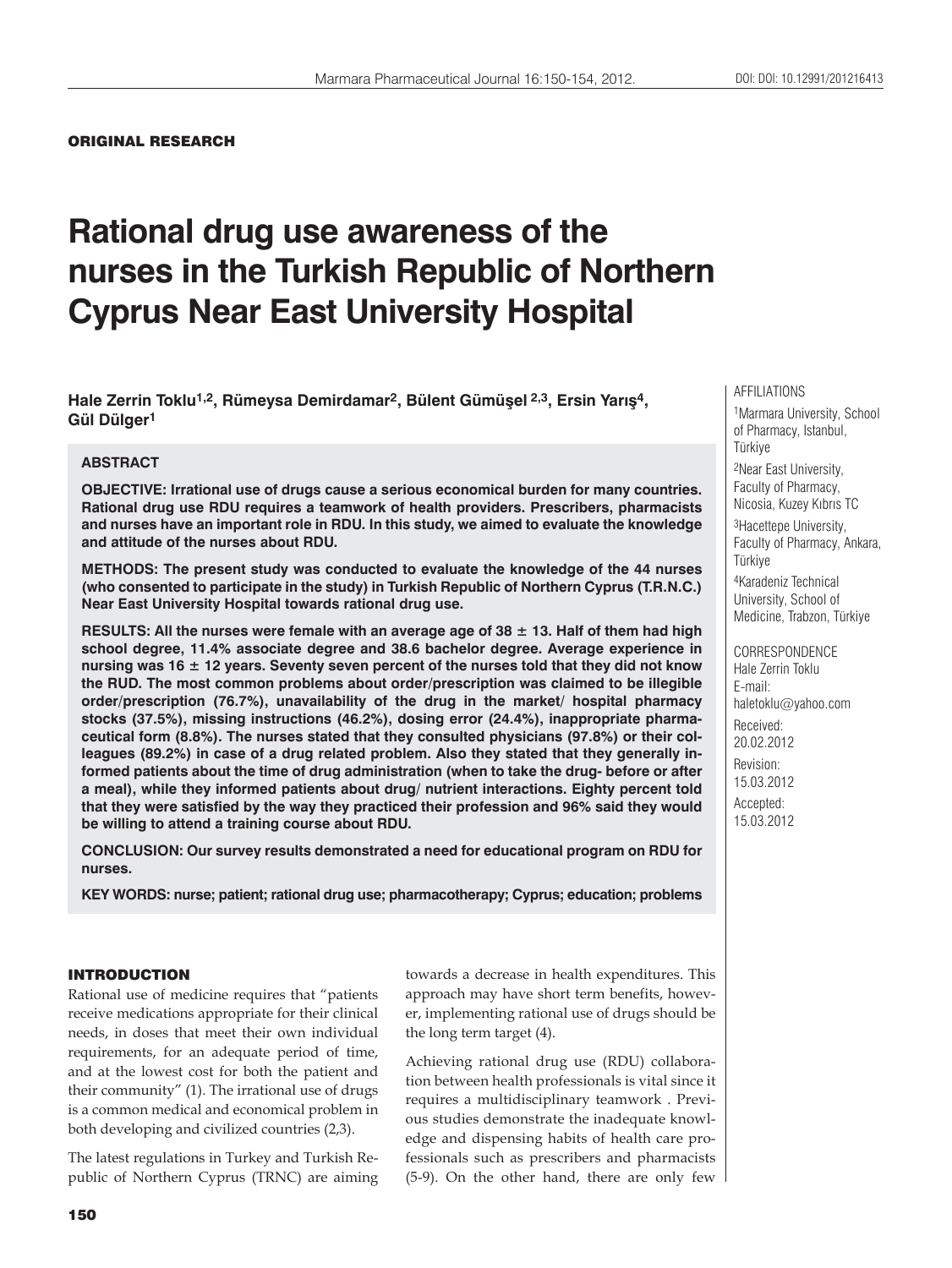studies conducted with the nurses. Therefore, the following study aimed to evaluate the awareness of the nurses working in TRNC Near East University Hospital about rational use of drugs.

## METHODS

The study was conducted in November 2010 with 44 out of 127 nurses working in Near East University Hospital.

After the nurses concented to participate in the study, the questionnaire was given to be filled out. The questionnaire consisted of 20 open and structured questions about their sociodemographical characteristics, their knowledge about rational drug use and their dispensing practice. The questionnaire was validated before with 20 nurses.

#### *Statistical Analysis*

The frequency analysis was performed using SPSS (Statistical Package for Social Sciences) for Windows 13.0.

#### RESULTS

All the interviewed nurses were women. Mean age was  $38 \pm$ 13. Fifty percent of the nurses were graduates of nursing high school, 11.4% had an associate degree and 38.6% had a bachelor degree. The mean professional experience was  $16 \pm 12$ years. The sociodemographical characteristics of the nurses are given in Table 1.

|             | <b>TABLE 1.</b> The sociodemographical characteristics of the nurses $(n=44)$ . |           |  |
|-------------|---------------------------------------------------------------------------------|-----------|--|
|             |                                                                                 | N(%)      |  |
| Age (years) | $18 - 25$                                                                       | 13 (29.5) |  |
|             | $26 - 35$                                                                       | 6(13.6)   |  |
|             | $36 - 45$                                                                       | 8(18.2)   |  |
|             | $46 - 55$                                                                       | 15(34.1)  |  |
|             | $56+$                                                                           | 2(4.5)    |  |
| <b>Sex</b>  | Female                                                                          | 44 (100)  |  |
|             | Male                                                                            |           |  |
| Experience  | $0 - 5$                                                                         | 14 (31.8) |  |
| (years)     | $6 - 10$                                                                        | 5(11.4)   |  |
|             | $11 - 15$                                                                       | 2(4.5)    |  |
|             | $16+$                                                                           | 23 (52.3) |  |
| Educational | High school                                                                     | 22(50)    |  |
| degree      | Associate                                                                       | 5(11.4)   |  |
|             | Bachelor                                                                        | 17(38.6)  |  |

| <b>TABLE 2.</b> The items nurses claim to check in an order/ prescription. |  |
|----------------------------------------------------------------------------|--|
|----------------------------------------------------------------------------|--|

|                            | (Strongly)<br>agree<br>$N(\%)$ | No idea/<br><b>Unsure</b><br>$N(\%)$ | (Strongly)<br>disagree<br>$N(\%)$ |
|----------------------------|--------------------------------|--------------------------------------|-----------------------------------|
| Patient name               | 42 (100)                       | $\overline{\phantom{a}}$             |                                   |
| Patient age                | 33 (82.5)                      | 1(2.5)                               | 6(15)                             |
| Diagnosis                  | 39 (95.1)                      | $\overline{a}$                       | 2(4.9)                            |
| Dosage                     | 40 (100)                       | ۰                                    |                                   |
| Pharmaceutical form        | 19 (57.6)                      | 3(6.8)                               | 11(33.3)                          |
| Route of administration    | 40 (100)                       |                                      |                                   |
| Duration for use           | 35 (83.3)                      | 2(4.8)                               | 5(11.9)                           |
| Possible drug interactions | 25 (69.4)                      | 3(8.3)                               | 8(22.2)                           |



FIGURE 1. (A) The problems nurses face in an order/ prescription; (B) the way they solve these problems.

Seventy seven percent of the nurses had never heard about the RDU concept before.

Items that were checked by nurses in orders/prescriptions are shown in Table 2.

Nurses specified that the most common problem they faced in an order/ prescription was illegible handwriting (76.7%). Other problems were the unavailability of the drug in the market/ hospital pharmacy (37.5%), missing instructions for usage (46.2%), missing/ wrong dosage (24.4%), missing/wrong pharmaceutical dosage form (8.8%) (Figure 1a). For solving these problems, nurses consulted to doctors (97.8%), their colleagues (89.2%) and searched from a source (91.4%) (Figure 1b). The frequency of the sources used were drug/patient information leaflets (97.3%), internet search (90.0%), Vademecum (82.8%), pharmaceutical company brochures (58.6%), pharmacology books (51.8%), Turkish Drug Therapy Guide [Türkiye İlaçla Tedavi Kılavuzu] (28.5%) and RxMedia Pharma Electronic Drug Information Source (%26.7).

Drug information given to patients by nurses are shown in Table 3. Nurses specified that they informed patients mostly about taking the drug before or after a meal, and not much about drug and food interactions. Eighty two percent of the nurses told that they confirmed and clarified patients' understanding.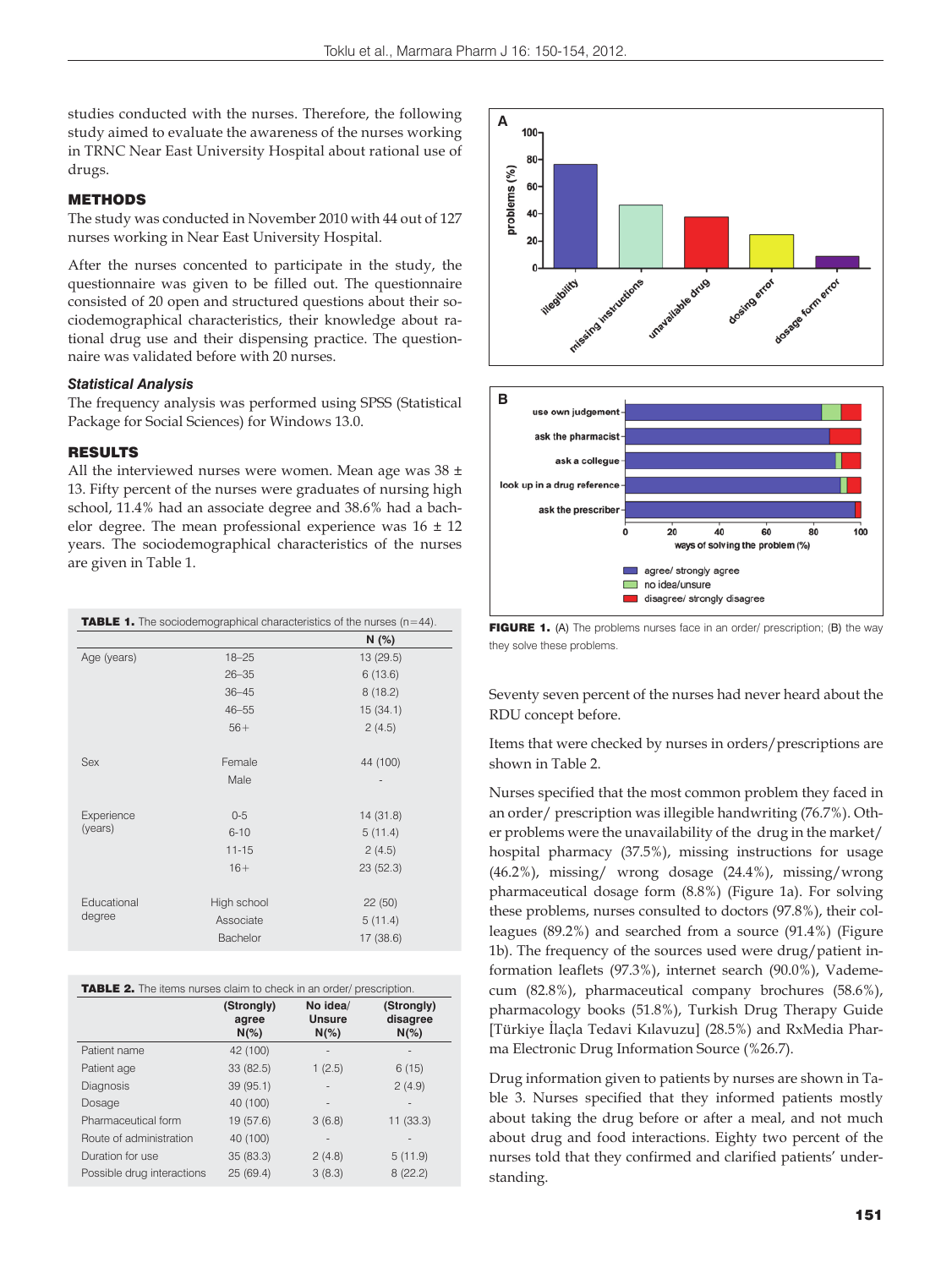| <b>TABLE 3.</b> The information provided to the patients by nurses about their order/ prescription. |  |  |  |  |
|-----------------------------------------------------------------------------------------------------|--|--|--|--|
|-----------------------------------------------------------------------------------------------------|--|--|--|--|

|                                    | (Strongly) agree<br>$N(\%)$ | No idea/ unsure<br>$N(\%)$ | (Strongly) disagree<br>$N(\%)$ |
|------------------------------------|-----------------------------|----------------------------|--------------------------------|
| Name of the drug                   | 39(95.1)                    | $\blacksquare$             | 2(4.9)                         |
| Diagnosis                          | 24(75.0)                    | 1(3.1)                     | 7(21.9)                        |
| Dosage                             | 34(80.9)                    | 2(4.8)                     | 6(14.3)                        |
| How to use                         | 40(95.2)                    | 1(2.4)                     | 1(2.4)                         |
| To be taken before or after a meal | 44 (100)                    | $\overline{\phantom{a}}$   | $\sim$                         |
| Duration of use                    | 39(95.2)                    | 1(2.4)                     | 1(2.4)                         |
| Storage                            | 44 (100)                    | $\blacksquare$             | $\sim$                         |
| Side effects                       | 39(92.8)                    | 2(4.8)                     | 1(2.4)                         |
| Drug interactions                  | 26(74.3)                    | 6(17.1)                    | 3(8.6)                         |
| Food interactions                  | 29(80.5)                    | 5(13.9)                    | 2(5.6)                         |
| Importance of compliance           | 31(96.9)                    | $\overline{\phantom{a}}$   | 1(3.1)                         |

Eighty percent of the nurses were satisfied with the way they practiced their profession and almost all (96%) of them told that they would attend to a RDU training.

#### **DISCUSSION**

The results of the study showed that the nurses in TRNC Near East University Hospital did not have enough information about RDU. Although the response rate was low, since only one third of the nurses joined the survey, the study may give an opinion about the current situation.

When we looked at the information that nurses checked in an order/prescription (Table 2), we can see that all nurses checked the name of the patient, dosing and instructions of the drug; but they rarely checked the pharmaceutical form of the drug and potential drug interactions. Similar results were obtained in a previous study conducted with pharmacists (7).

The results of the study showed that, patients were rarely warned about drug-food interactions. This may be due to the lack of knowledge of nurses about these interactions. In a study conducted in 2002 by Toklu et al., 66-79% of the pharmacists stated that they gave information to the patients about drug and food interactions. When simulated patients were used in the same study, actual percentage was found to be 2.6% (7). In a study conducted in 2010 in TRNC with pharmacists, they told they gave full drug information to patients, but the actual rate was found to be 6% (10).

All nurses claimed that they informed patients about taking the drug on an empty or full stomach and they mentioned about storage conditions. Eighty two percent of the nurses also told that they got a feedback by 'making the patients repeat the information they had given'. In a study conducted in Istanbul for evaluating the information given to the patients about their drugs, it was found that only 7% of the prescribers confirmed and clarified that the patients understood (8).

The most common problem that nurses encountered in an order/prescription was illegible handwriting. Other problems were missing instructions for usage, missing/ wrong dosage and pharmaceutical dosage form, missing duration time for use, contraindicated drug, unavailable drug in the market/ hospital pharmacy and possible drug/food interactions.

Nurses mostly consulted to doctors to solve these problems. Then, they consulted to their colleagues or they searched a reference. The most common reference was drug information leaflets. High rate of asking a colleague was possibly related to the close working conditions of nurses in hospitals.

The irrational use of drugs cause an economical burden in TRNC and other developing countries (2,3). As an important component of health service delivery RDU needs a team work of health workers. All the health workers have an important role in implementing RDU. Pharmacists have a key role for the treatment of outpatients, whereas nurses have a key role for the treatment of inpatients (11-13). Informing the patient increases the adherence/ compliance with the therapy (14). Giving sufficient/appropriate information about the drug and treatment procedure improves the therapeutic outcome.

Team work is essential for the quality of health services. Medical doctors are authorized for decision making about the drug(s) to be used, pharmacist are authorized for preparation and dispensing of the drugs, and nurses are authorized for dispensing and application of the drugs written in the order/prescription. Nursing covers determination of patient needs and application of care plan to achieve treatment goals as well as the evaluation of the results. Administration of drugs in hospitals is the main duty of the nurses. Interpreting the drugs in doctor's order/prescription, recording the prescribed drug and monitoring patients are expected from nurses. Safety of the patient must be provided during preparation and administration of the drugs. Before applying the drug, a nurse must know the reason for using that drug, its mode of action and standard dosing. This will prevent the mistakes in an order/ prescription or possible interactions. A nurse can monitor the adverse events and report to the pharmacovigilance unit. In hospitals, nurses are the key professionals those provide maximum benefit for the patient from the treatment as they apply the drug and communicate with the patients (11). Moreover, to develop global health, nursing education has to be modified in regard with these practical concerns (15,16).

The changing role of the nurses as a patient counselor/educator to affect patient outcome in the ambulatory settings is essential for the rational use of drugs. The need for a qualified nursing practice enforces improvement of teaching methods in pharmacotherapy. In the nursing schools, pharmacotherapy courses are generally given as lectures by the pharmacologists. However students and nurses often face problems in implementing theoretical pharmacotherapy knowledge to their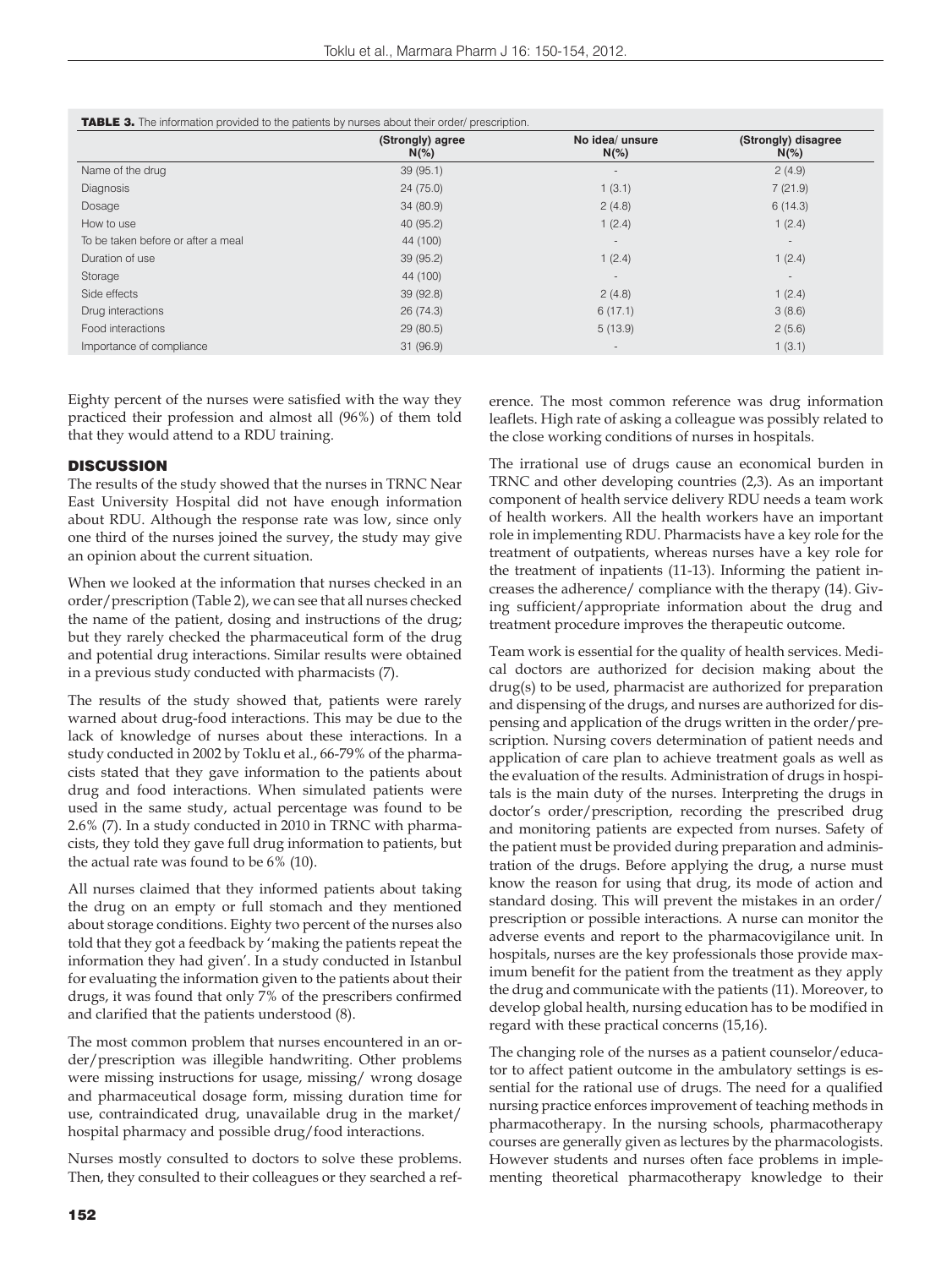pharmacy practice, probably because of the disadvantages of classical and non-interactive teaching methods (17). In order to solve such problems, problem based pharmacotherapy teaching should be inserted to the undergraduate programs and postgraduate training courses (18). Several reports show that postgraduate training courses significantly improve dispensing scores of the pharmacists. The dispensing scores were observed to increase approximately twice in the post-test when compared with the pre-test (19-21).

All the prescribers, pharmacists and nurses should interact with such problem based training on rational drug use. Turkish Pharmacological Society may provide scientific support; but the responsibility must be shared between universities, legal authorities, medical associations and reimbursement institues.

**Acknowledgement:** The authors are grateful to Dr. Suat Gunsel, the founding Rector of Near East University, the staff of Near East University Hospital, Dr. Dudu Ozkum, vice dean of Faculty of Pharmacy and Dr. Seyhan Hıdıroğlu from Department of Public Health, Marmara University School of Medicine.

*The present study was presented as a poster (P-213) in 21st National Congress of Turkish Pharmacological Society in Eskisehir on 19-22 October 2011.* 

## **Kuzey Kıbrıs Türk Cumhuriyeti Yakın Doğu Üniversitesi Hastanesi'ndeki hemşirelerin akılcı ilaç kullanımı konusundaki farkındalığı**

**GİRİŞ VE AMAÇ: İlaçların irrasyonel (akılcı olmayan) kullanımı hem gelişmiş, hem de gelişmekte olan ülkelerde ciddi tıbbi ve ekonomik sorun oluşturmaktadır. Akılcı ilaç kullanımı (AİK) sağlık çalışanlarından oluşan bir takım çalışmasını gerektirir. Sağlık sisteminde hemşirelerin ilaçların akılcı kullanımı konusundaki rolü önemlidir. Hekim ve eczacıların AİK konusundaki bilgilerini değerlendirmeye yönelik çalışmalar mevcuttur. Ancak hemşirelerin AİK konusundaki bilgilerini değerlendirmeye yönelik bir çalışmaya rastlanmamıştır.** 

**YÖNTEM: Bu çalışmada Kuzey Kıbrıs Türk Cumhuriyeti (K.K.T.C.) Yakın Doğu Üniversitesi Hastanesi'nde görevli ve ankete katılmayı kabul eden 44 hemşirenin AİK konusundaki bilgi düzeyleri ve tutumları değerlendirilmiştir.** 

**BULGULAR: Görüşülen hemşirelerin tamamı kadındır ve yaş ortalaması 38 ± 13'tür. Hemşirelerden %50'si sağlık meslek lisesi, %11.4'ü önlisans, %38.6'sı ise lisans mezunudur. Hemşirelerin mesleki deneyimleri ortalama 16 ± 12 yıldır. Hemşirelerin %77,3'ü AİK kavramını daha önce hiç duymadıklarını belirtti. Hemşirelerin istem/reçetelerde en çok karşılaştıkları sorun okunaksız yazı (%76.7) iken, diğer sorunlar arasında piyasada/hastane eczanesinde bulunmayan ilaç (%37.5), eksik kullanım talimatı (%46.2), doz hatası (%24.4), farmasötik dozaj formu hatası (%8.8) yer aldı. Hemşirelerin bu sorunları çözmek için en yüksek oranda (%97.8) hekimlere, hekimden sonra ise %89.2 oranında mes**lektaşlarına danıştığı anlaşıldı. Hemşirelerin %80'i mesleğin uygulanış şeklini tatmin edici bulduğunu söylerken **%96'sı AİK ile ilgili düzenlenecek eğitime katılacağını ifade etti.**

**SONUÇ: Hemşirelere yönelik AİK eğitiminin, probleme dayalı öğrenim formatında yapılandırılmış bir eğitim modeli olarak, standardize edilerek yüksek okulların müfredatında yer alması için çaba gösterilmesi gerekir. Ayrıca çalışmakta olan hemşirelerin de bu eğitimlerle temas etmesi sağlanmalıdır.**

**ANAHTAR SÖZCÜKLER: hemşire; hasta; rasyonel; akılcı ilaç kullanımı; Kıbrıs; eğitim; sorun**

#### **REFERENCES**

- 1. Laing RO. Rational Drug Use: An Unsolved Problem: Tropical Doctor 1990; 20:101-3.
- 2. Yarış E. Bilimsel, toplumsal, örgütsel açılardan akılcı ilaç. [Rational Drug Use in Scientific, Social and Organizational Aspects]. Türk Eczacılar Birliği MISED 2011; 25-26:16-19.
- 3. Abacıoğlu N. Akılcı (rasyonel) ilaç kullanımı. [Rational Drug Use]. Üniversite ve Toplum 2005; 5(4).
- 4. Melli M. Akılcı İlaç Kullanımı. "Eczacılık Fakültelerindeki Farmakologlar İçin Akılcı İlaç Kullanımı Eğitici Eğitimi" [Rational Drug Use Training Programme for the Pharmacologists in Pharmacy Schools-Trainers Guide] Kurs Kitapçığı, sayfa 11-12. 31Mart-03 Nisan 2009, Marmara Üniversitesi, Haydarpaşa, Istanbul, Turkey.
- 5. Walsh AM, Edwards HE, Courtney MD, Wilson JE, Monaghan SJ. Fever management: paediatric nurses' knowledge, attitudes and influencing factors. J Adv Nurs 2005; 49:453-64.
- 6. Akıcı A, Uğurlu ÜM, Gönüllü N, Oktay Ş, Kalaça S. Pratisyen Hekimlerin Akılcı İlaç Kullanımı Konusunda Bilgi ve Tutumlarının Değerlendirilmesi. [The evaluation of the knowledge and attitude of general practitioners about rational use of drugs]. STED 2002; 11: 253–7.
- 7. Toklu HZ, Akıcı A, Oktay S, Cali S, Sezen SF, Keyer Uysal M. The pharmacy practice of community pharmacists in Turkey. Marmara Pharm J 2010; 14: 53-60.